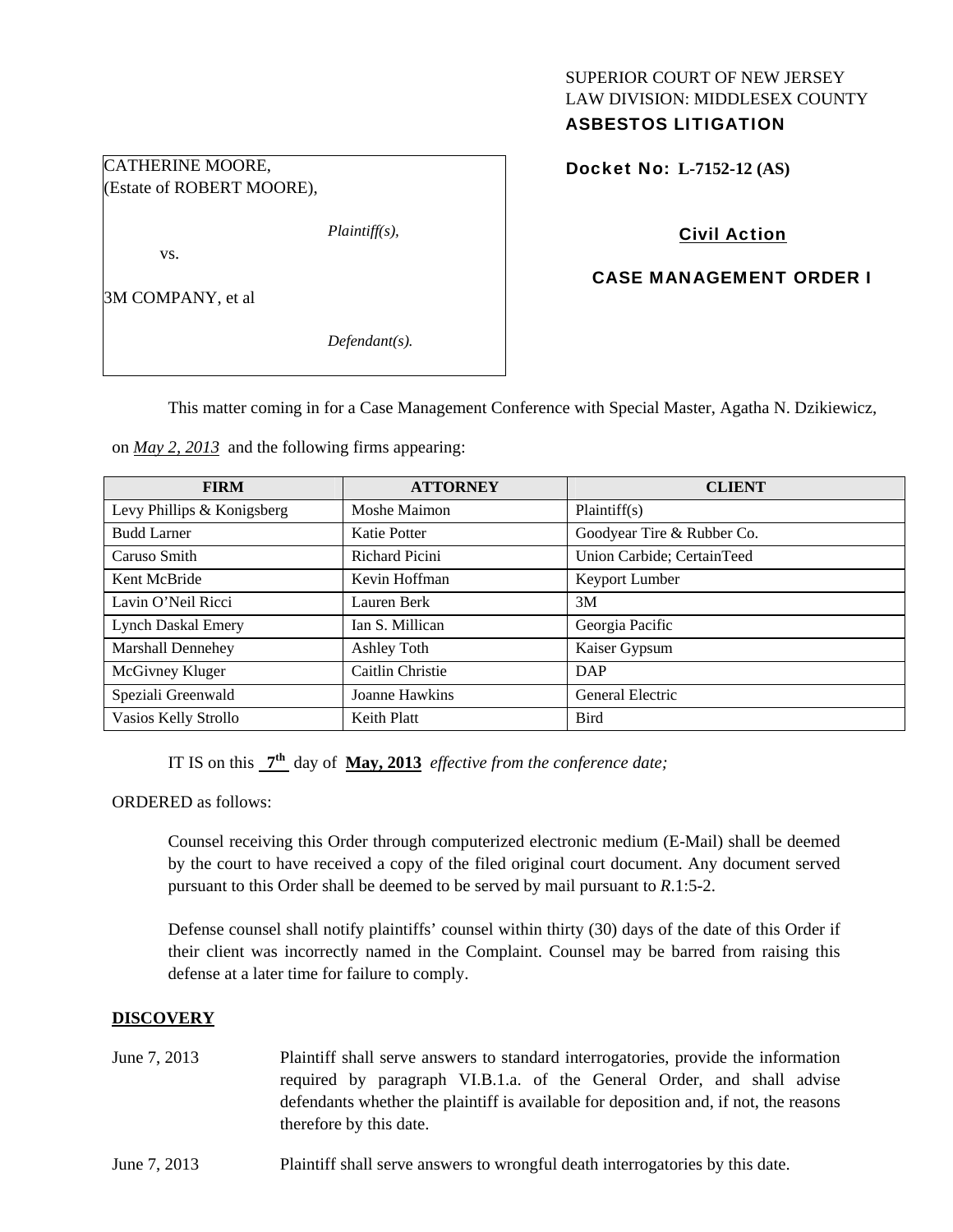- June 21, 2013 Defendants shall serve answers to standard interrogatories by this date.
- July 15, 2013 Plaintiff shall propound supplemental interrogatories and document requests by this date.
- August 16, 2013 Defendants shall serve answers to supplemental interrogatories and document requests by this date.
- July 15, 2013 Defendants shall propound supplemental interrogatories and document requests by this date.
- August 16, 2013 Plaintiff shall serve answers to supplemental interrogatories and document requests by this date.
- September 30, 2013 Fact discovery, including depositions, shall be completed by this date. Plaintiff's counsel shall contact the Special Master within one week of this deadline if all fact discovery is not completed.
- October 31, 2013 Depositions of corporate representatives shall be completed by this date.

### **EARLY SETTLEMENT**

- October 15, 2013 Settlement demands shall be served on all counsel and the Special Master by this date.
- November 13, 2013 @ 10:00am Early settlement conference. All defense counsel shall appear with authority to negotiate settlement and have a representative authorized to negotiate settlement available by phone. Any request to be excused from the settlement conference shall be made to the Special Master no later than 4:00pm of the day prior to the conference.

#### **SUMMARY JUDGMENT MOTION PRACTICE**

- November 22, 2013 Summary judgment motions limited to product identification issues shall be filed no later than this date.
- December 20, 2013 Last return date for product identification summary judgment motions.

#### **MEDICAL DEFENSE**

June 7, 2013 Plaintiff shall serve executed medical authorizations (along with answers to interrogatories) by this date. June 7, 2013 Plaintiff shall serve a diagnostic medical report and any medical records in plaintiff's possession by this date. October 31, 2013 Plaintiff shall serve additional medical expert reports by this date. January 17, 2014 Defendants shall identify its medical experts and serve medical expert reports, if any, by this date.

\_\_\_\_\_\_\_\_\_\_\_\_\_\_\_\_\_\_\_\_\_\_\_\_\_\_\_\_\_\_\_\_\_\_\_\_\_\_\_\_\_\_\_\_\_\_\_\_\_\_\_\_\_\_\_\_\_\_\_\_\_\_\_\_\_\_\_\_\_\_\_\_\_\_\_\_\_\_\_\_\_\_\_\_\_\_\_\_\_\_\_\_\_\_\_\_\_\_\_\_\_\_\_\_\_\_\_\_\_\_